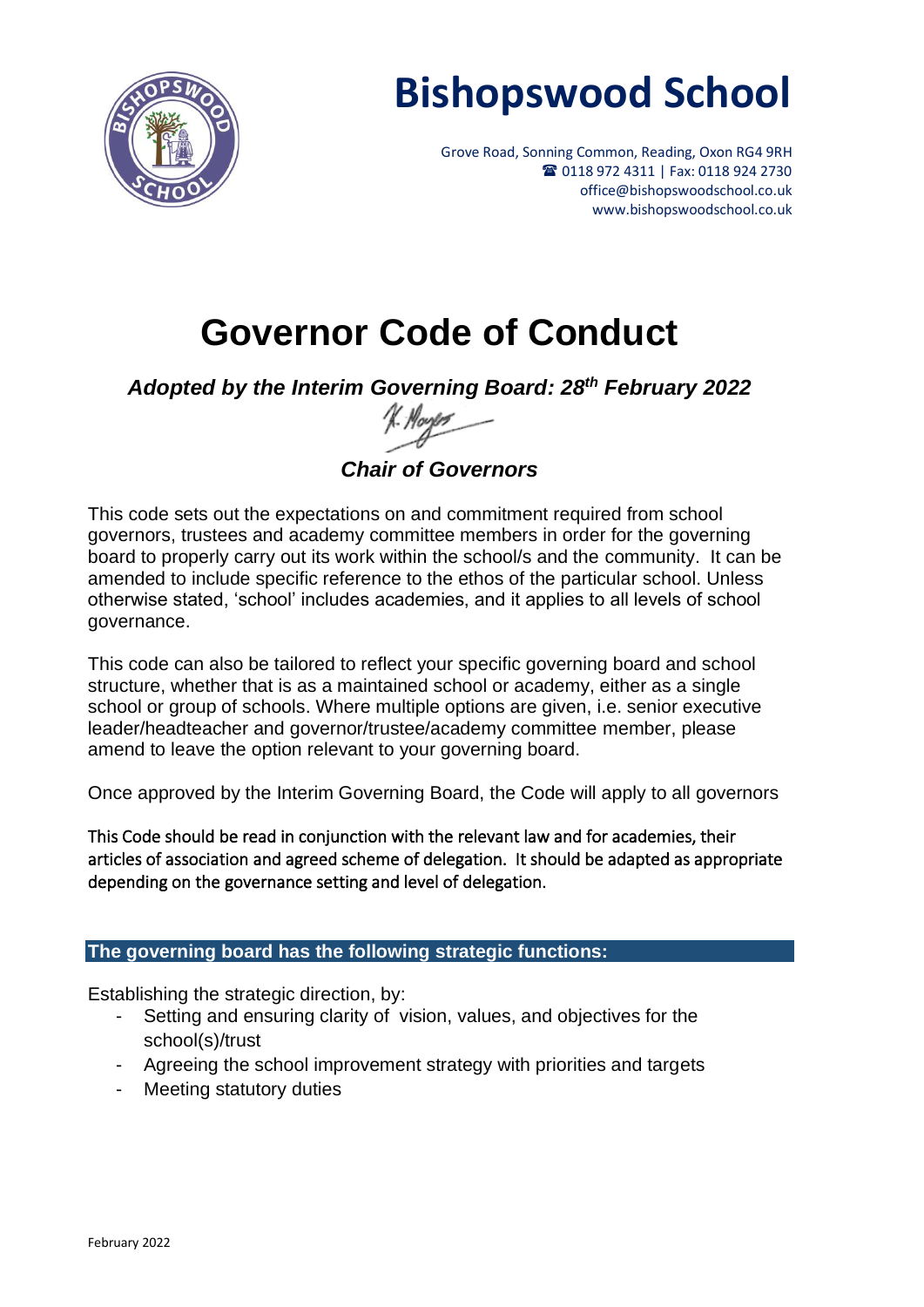Ensuring accountability, by:

- Appointing the lead executive/headteacher (where delegated)
- Monitoring the educational performance of the school/s and progress towards agreed targets
- Performance managing the lead executive/headteacher (where delegated)
- Engaging with stakeholders
- Contributing to school self-evaluation

Overseeing financial performance, by:

- Setting the budget
- Monitoring spending against the budget
- Ensuring money is well spent and value for money is obtained
- Ensuring risks to the organisation are managed

#### **As individuals on the board we agree to the following:**

#### **Role & Responsibilities**

- We understand the purpose of the board and the role of the executive leaders.
- We accept that we have no legal authority to act individually, except when the board has given us delegated authority to do so, and therefore we will only speak on behalf of the governing board when we have been specifically authorised to do so.
- We accept collective responsibility for all decisions made by the board or its delegated agents. This means that we will not speak against majority decisions outside the governing board meeting.
- We have a duty to act fairly and without prejudice, and in so far as we have responsibility for staff, we will fulfil all that is expected of a good employer.
- We will encourage open governance and will act appropriately.
- We will consider carefully how our decisions may affect the community and other schools.
- We will always be mindful of our responsibility to maintain and develop the ethos and reputation of our school/group of schools. Our actions within the school and the local community will reflect this.
- In making or responding to criticism or complaints we will follow the procedures established by the governing board.
- We will actively support and challenge the executive leaders
- We will accept and respect the difference in roles between the board and staff, ensuring that we work collectively for the benefit of the organisation;
- We will respect the role of the executive leaders and their responsibility for the day to day management of the organisation and avoid any actions that might undermine such arrangements;
- We agree to adhere to the school's rules and polices and the procedures of the governing board as set out by the relevant governing documents and law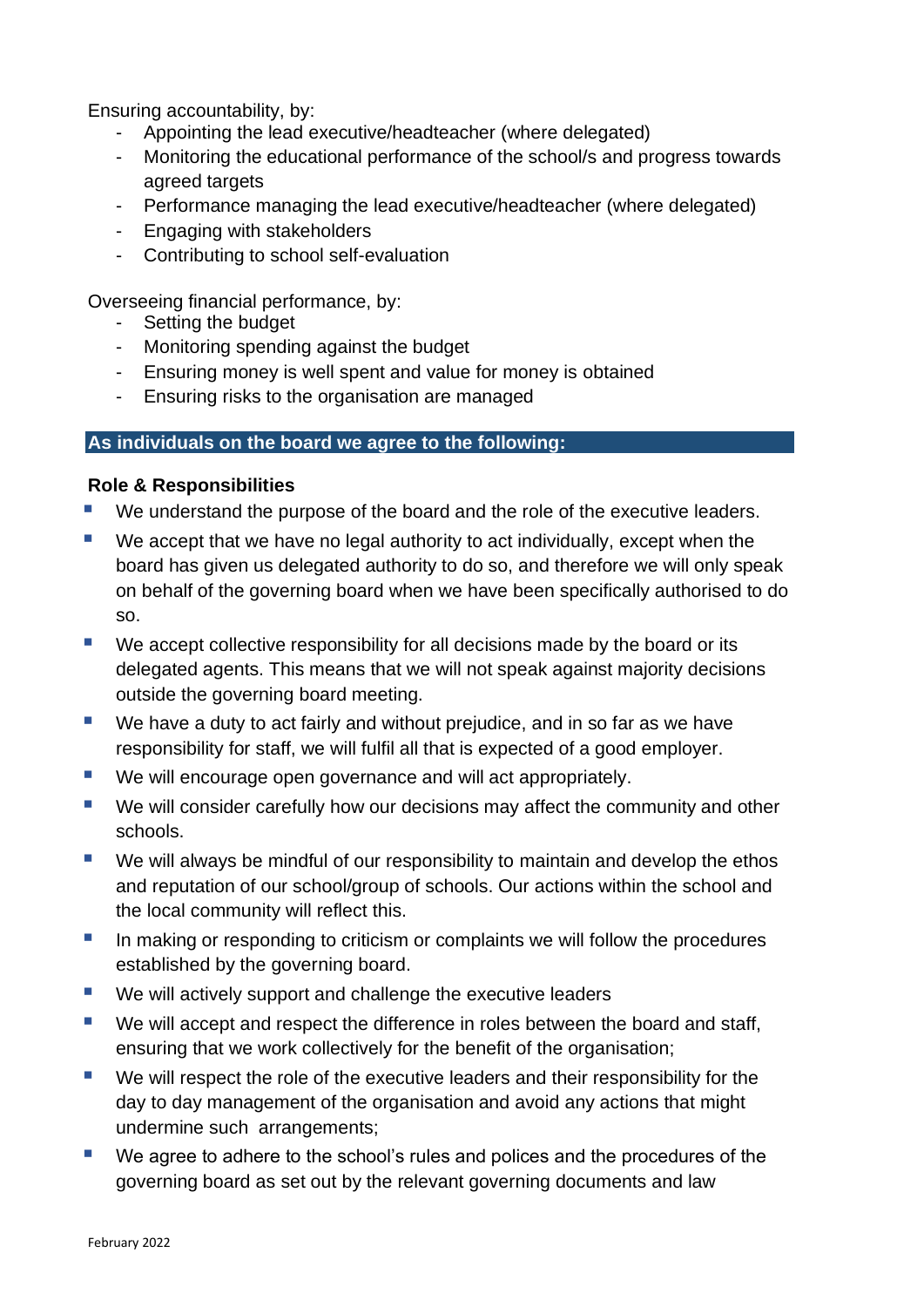- When formally speaking or writing in our governing role we will ensure our comments reflect current organisational policy even if they might be different to our personal views;
- when communicating in our private capacity (including on social media) we will be mindful of and strive to uphold the reputation of the organisation

#### **Commitment**

- We acknowledge that accepting office as a governor/trustee/academy committee member involves the commitment of significant amounts of time and energy.
- We will each involve ourselves actively in the work of the governing board, and accept our fair share of responsibilities, including service on committees or working groups.
- We will make full efforts to attend all meetings and where we cannot attend explain in advance why we are unable to.
- We will get to know the school/s well and respond to opportunities to involve ourselves in school activities.
- We will visit the school/s, with all visits arranged in advance with the senior executive leader/headteacher and undertaken within the framework established by the governing board.
- When visiting the school in a personal capacity (i.e. as a parent or carer), we will maintain our underlying responsibility as a governor/trustee/academy committee member.
- We will consider seriously our individual and collective needs for induction, training and development, and will undertake relevant training.
- We accept that in the interests of open governance, our full names, date of appointment, terms of office, roles on the governing board, attendance records, relevant business and pecuniary interests, category of governor and the body responsible for appointing us will be published on the school's website.
- In the interests of transparency we accept that information relating to governors/trustees/academy committee members will be collected and logged on the DfE's national database of governors (Get information about schools).

#### **Relationships**

- We will strive to work as a team in which constructive working relationships are actively promoted.
- We will express views openly, courteously and respectfully in all our communications with other governors/trustees/academy committee members, the clerk to the governing board and school staff both in and outside of meetings.
- We will support the chair in their role of ensuring appropriate conduct both at meetings and at all times.
- We are prepared to answer queries from other board members in relation to delegated functions and take into account any concerns expressed, and we will acknowledge the time, effort and skills that have been committed to the delegated function by those involved.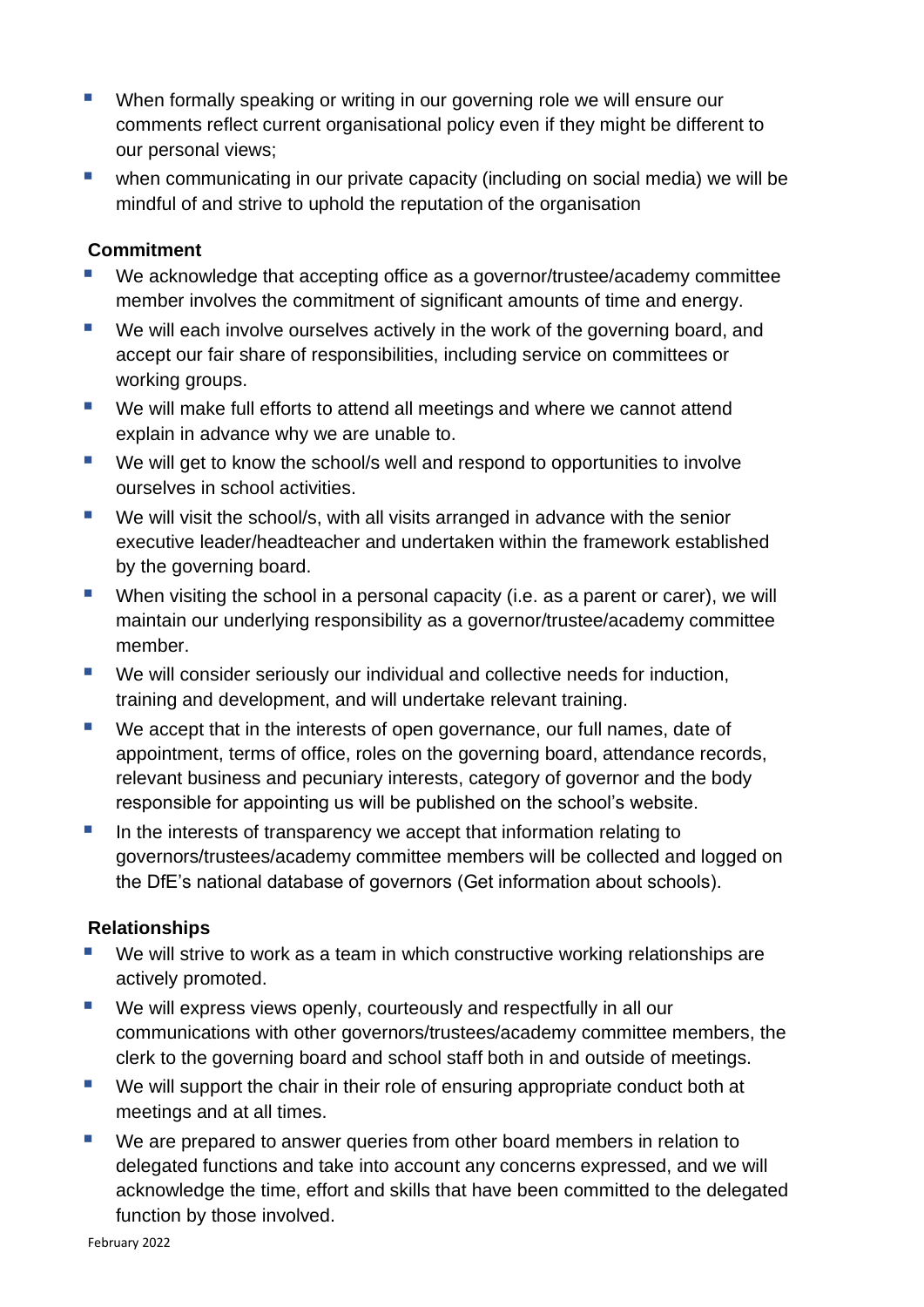We will seek to develop effective working relationships with the executive leaders, staff and parents, the trust, the local authority and other relevant agencies and the community.

### **Confidentiality**

- We will observe complete confidentiality when matters are deemed confidential or where they concern specific members of staff or pupils, both inside or outside school.
- We will exercise the greatest prudence at all times when discussions regarding school/trust business arise outside a governing board meeting.
- We will not reveal the details of any governing board vote.
- We will ensure all confidential papers are held and disposed of appropriately.

### **Conflicts of interest**

- We will record any pecuniary or other business interest (including those related to people we are connected with) that we have in connection with the governing board's business in the Register of Business Interests, and if any such conflicted matter arises in a meeting we will offer to leave the meeting for the appropriate length of time.
- We accept that the Register of Business Interests will be published on the school/trust's website.
- We will also declare any conflict of loyalty at the start of any meeting should the situation arise.
- We will act in the best interests of the school as a whole and not as a representative of any group, even if elected to the governing board.

#### **Ceasing to be a governor/trustee/academy committee member**

- We understand that the requirements relating to confidentiality will continue to apply after a governor/trustee/academy committee member leaves office
- ▪

#### **Breach of this code of conduct**

- If we believe this code has been breached, we will raise this issue with the chair and the chair will investigate; the governing board will only use suspension/removal as a last resort after seeking to resolve any difficulties or disputes in more constructive ways.
- Should it be the chair that we believe has breached this code, another governing board member, such as the vice chair will investigate.